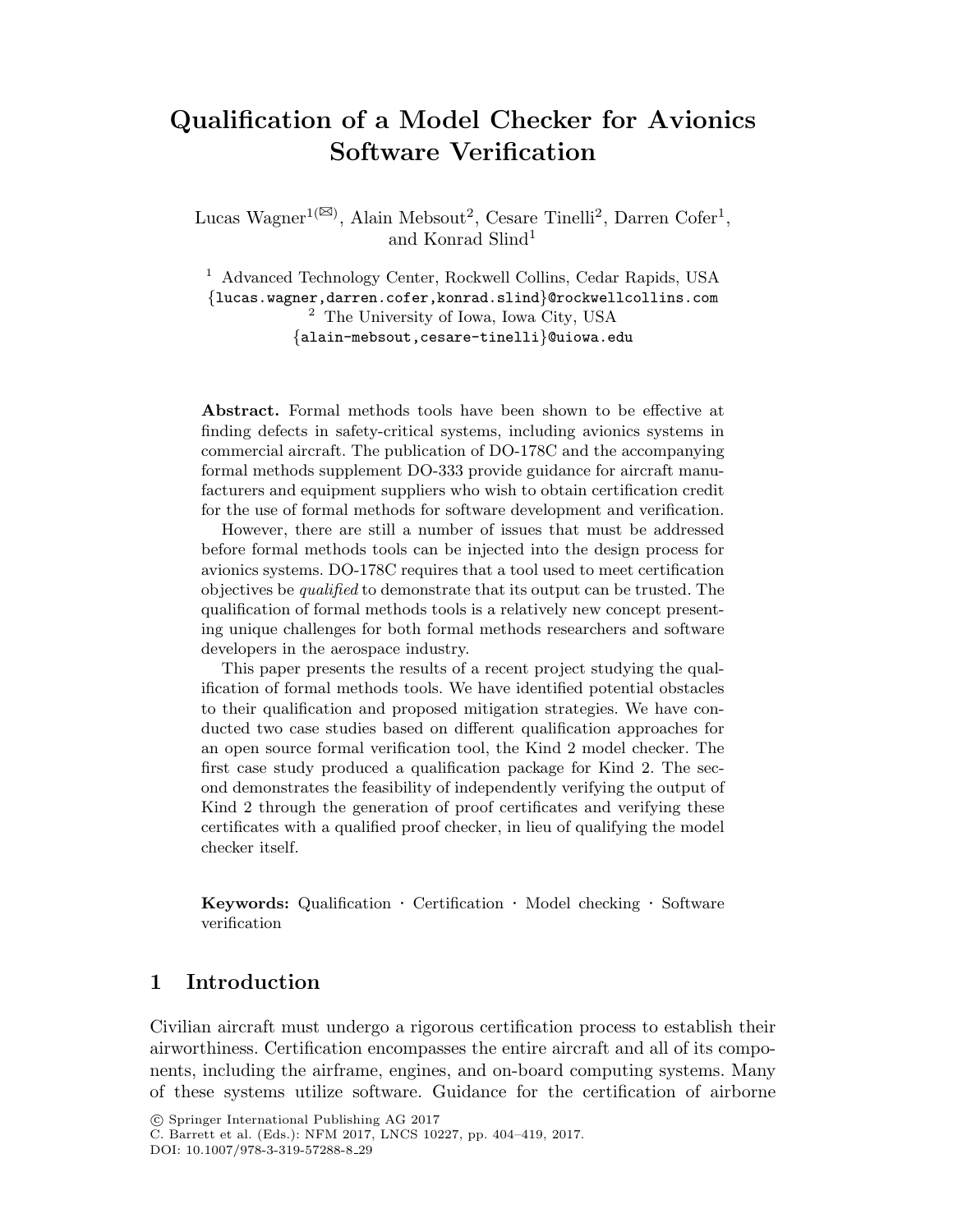software is provided in *DO-178C: Software Considerations in Airborne Systems and Equipment Certification* [1].

Formal methods tools have been shown to be effective at finding and eliminating defects in safety-critical software [2]. In recognition of this, when DO-178C was published it was accompanied by *DO-333: Formal Methods Supplement to DO-178C and DO-278A* [3]. This document provides guidance on how to acceptably use formal methods to satisfy DO-178C certification objectives. However, there are a number of issues that must be addressed before formal methods tools can be fully integrated into the development process for aircraft software. For example, most developers of aerospace systems are unfamiliar with which formal methods tools are most appropriate for different problem domains. Different levels of expertise are necessary to use these tools effectively and correctly. Further, evidence must be provided of a formal method's soundness, a concept that is not well understood by most practicing engineers. Similarly, most developers of formal methods tools are unfamiliar with certification requirements and processes.

DO-178C requires that a tool used to meet its objectives must be *qualified* in accordance with the tool qualification document *DO-330: Software Tool Qualification Considerations* [4]. The purpose of the tool qualification process is to obtain confidence in the tool functionality. The effort required varies based on the potential impact a tool error could have on system safety. The qualification of formal verification tools poses unique challenges for both tool developers and aerospace software engineers.

Previous NASA-sponsored work has described in detail how one might use various formal methods tools to satisfy DO-178C certification objectives [5]. This paper presents the results of a subsequent study designed to address the qualification of formal methods tools. The goal of the effort was to interpret the guidance of DO-330 and DO-333 and provide critical feedback to the aerospace and formal methods research communities on potential pitfalls and best practices to ensure formal methods tool users and developers alike can successfully qualify their tools.

We are aware of several commercial tool vendors who have successfully qualified formal methods tools. For example, Polyspace by MathWorks and Astree by AbsInt both have DO-178C qualification kits available. In the early stages of this project we helped to organize a Dagstuhl Seminar on Qualification of Formal Methods Tools [6] to engage both formal methods researchers and certification experts. The seminar included presentations on qualification work for the Alt-Ergo theorem prover [7], SPARK verification tools [8], and the CompCert compiler [9], as well as experience reports on qualification guidance and efforts in other industries. A good summary of tool qualification requirements in other domains is found in [10].

In this paper we examine the qualification of a model checker for use in verification of avionics software. The success of model checking is largely due to the fact that it is a highly automated process, generally requiring less expertise than an interactive theorem prover [11]. One clear strength of model checkers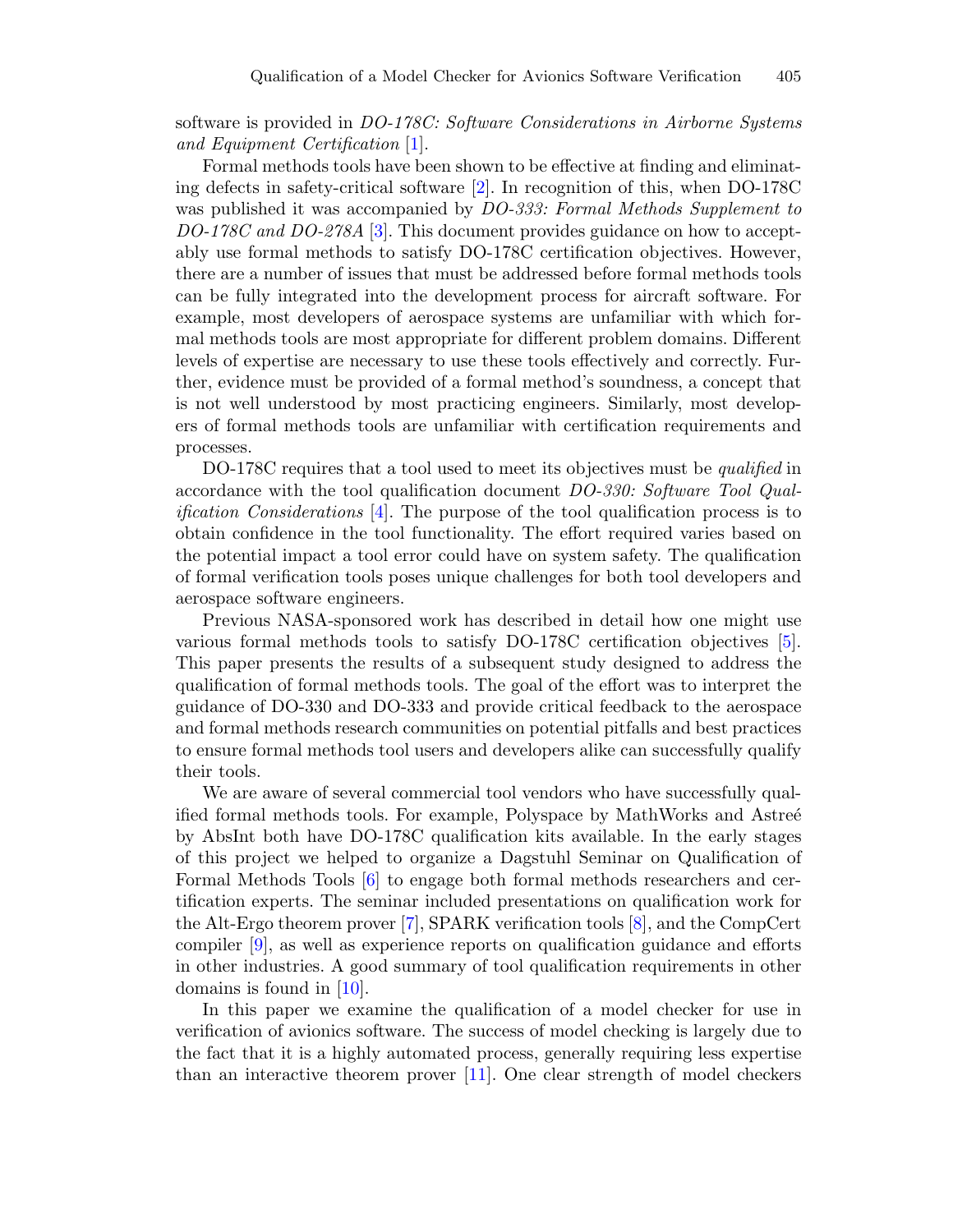is their ability to return precise error traces witnessing the violation of a given safety property. However, most model checkers are currently unable to return any form of corroborating evidence when they declare a safety property to be satisfied. When used to satisfy certification objectives for aircraft software, a model checking tool would therefore need to qualified.

An alternative is to instrument the model checker so that in addition to its safety claims, it generates a *proof certificate*, which is an artifact embodying a proof of the claims. Such a certificate can then be validated by a qualified certificate checker. By reducing the trusted core to the certificate checker, this approach facilitates the integration of formal method tools into the development processes for aircraft software. It redirects tool qualification requirements from a complex tool, the model checker, to a much simpler one, the certificate checker.

The main contribution of this paper is presentation of these two approaches to qualification as applied to the Kind 2 model checker [12]. Section 2 provides a brief overview of the certification guidance for software in commercial aircraft. Section 3 describes the tool qualification process that is used to establish trust in the tools that are used in avionics software development. Sections 4 and 5 describe two case studies that illustrate different approaches to qualification: direct qualification of the Kind 2 model checker and qualification of the certificate checker for a proof-generating enhancement of the model checker. Section 6 provides conclusions and lessons learned from the project. The complete NASA technical report and qualification artifacts are available at [13].

### 2 Aircraft Software and Certification

Certification is defined in DO-178C as legal recognition by the relevant certification authority that a product, service, organization, or person complies with its requirements. In the context of commercial aircraft, the relevant certification authority is the FAA in the U.S. or EASA in Europe. The requirements referred to are the government regulations regarding the airworthiness of aircraft operating in the National Airspace System (NAS). In practice, certification consists primarily of convincing representatives of a government agency that all required steps have been taken to ensure the safety, reliability, and integrity of the aircraft. Certification differs from verification in that it focuses on evidence provided to a third party to demonstrate that the required activities were performed completely and correctly, rather on performance of the activities themselves.

The stakeholders in the civil aviation domain (regulators, airframers, equipment manufacturers) have developed a collection of guidance documents defining a certification process which has been accepted as the standard means to comply with regulations. The process includes system development, safety assessment, and design assurance. DO-178C focuses on design assurance for software, and is intended to make sure that software components are developed to meet their requirements without any unintended functionality.

DO-178C does not prescribe a specific development process, but instead identifies important activities and design considerations throughout a development process and defines objectives for each of these activities. It identifies five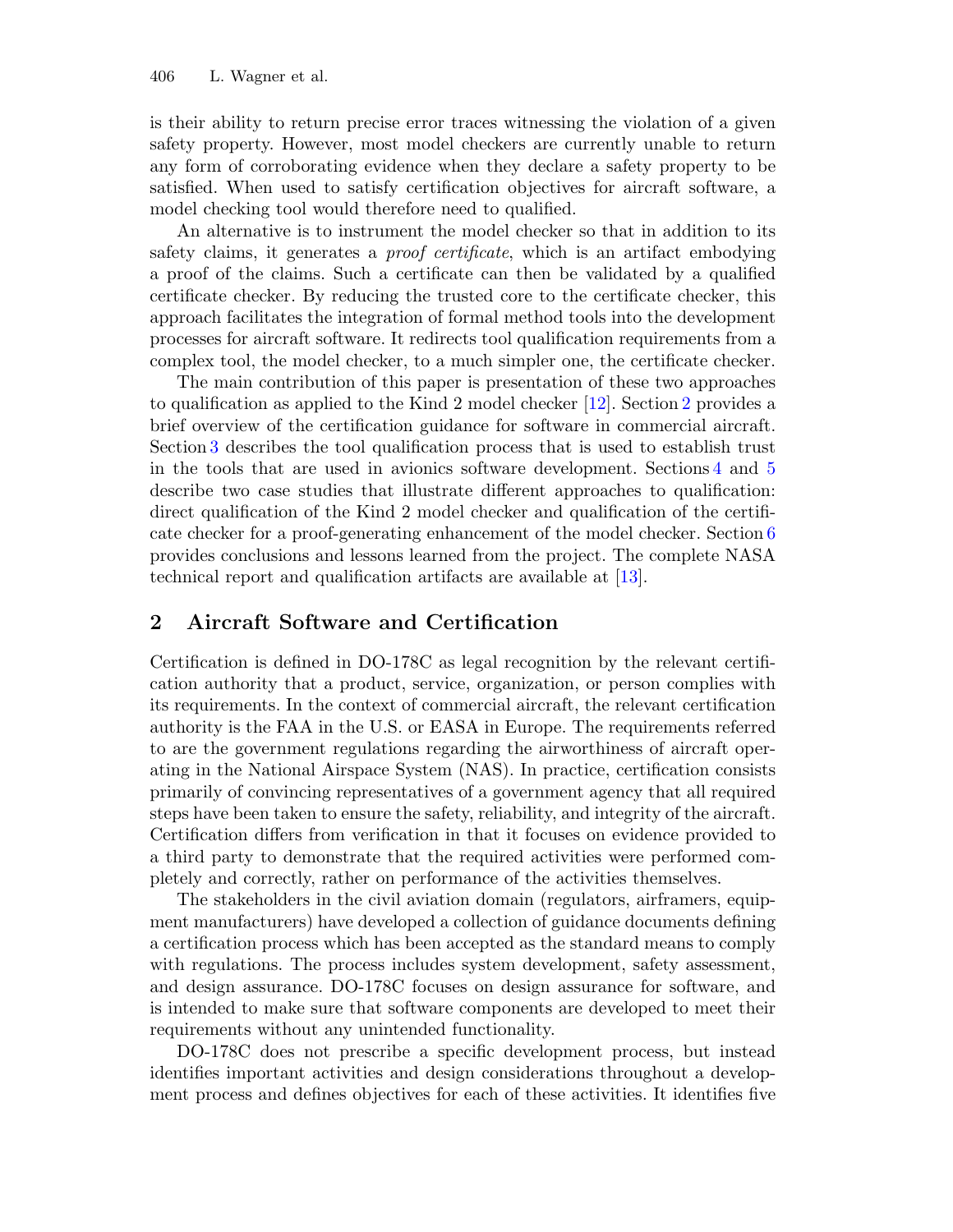

Fig. 1. DO-178C certification activities required for Level A software.

software levels, with each level based on the impact of a software failure on the overall aircraft function. As the software criticality level increases, so does the number of objectives that must be satisfied. Depending on the associated software level, the process can be very rigorous (Level A) or non-existent (Level E). Objectives are summarized in a collection of tables covering each phase of the development process. Figure 1 shows the objectives required for the most critical avionics software, Level A.

One of the foundational principles of DO-178C is requirements-based testing. This means that the verification activities are centered around explicit demonstration that each requirement has been met. A second principle is complete coverage, both of the requirements and of the code that implements them. This means that every requirement and every line of code must be examined in the verification process. Furthermore, several metrics are defined which specify the degree of structural coverage that must be obtained in the verification process, depending on the criticality of the software being verified. A third principle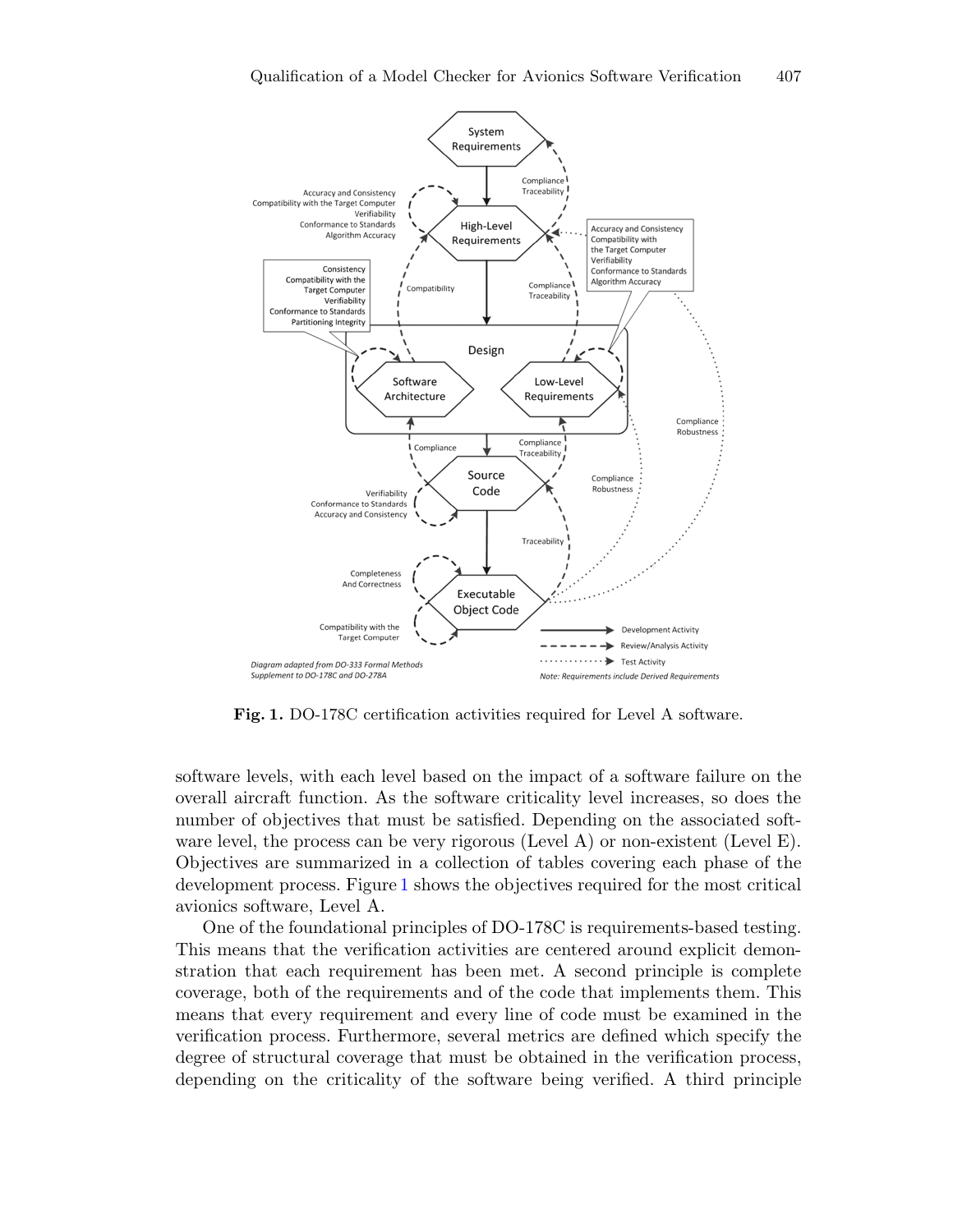is traceability among all of the artifacts produced in the development process. Together, these objectives provide evidence that all requirements are correctly implemented and that no unintended function has been introduced.

When DO-178C was developed, guidance specific to new software technologies was provided in associated documents called *supplements* which could add, modify, or replace objectives in the core document. New supplements were developed in the areas of model-based development, object-oriented design, and formal methods, as well as an additional document containing expanded guidance on tool qualification. DO-178C and its associated documents were published in 2011 and accepted by the FAA as a means of compliance with airworthiness regulations in 2013.

### 3 Qualification

Guidance governing tool qualification is provided in Sect. 12.2 of DO-178C. A tool must be qualified if the following two conditions are met:

- 1. Any of the processes of DO-178C are eliminated, reduced, or automated by the use of a software tool, and
- 2. The output of the tool is used without being verified.

This means that if a tool is used to identify software defects rather than, for example, demonstrating that source code satisfies its low-level requirements (a DO-178C objective), then qualification is not required. Similarly, if a tool is used to generate test cases, but those test cases will be manually reviewed for correctness, then qualification is not required.

When it is determined that tool qualification is required, the purpose of the qualification process is to ensure that the tool provides confidence at least equivalent to the processes that were eliminated, reduced, or automated by the tool.

Tool qualification is context-dependent. If a tool previously qualified for use on one system is proposed for use on another system, it must be re-qualified in the context of the new system.

DO-330 outlines a process for demonstrating a tool's suitability for satisfying DO-178C objectives that it is being used to eliminate, reduce, or automate. The qualification process is similar to the software verification process defined in DO-178C. Qualification amounts to accomplishing a set of activities with corresponding objectives to:

- Identify the DO-178C objectives that the tool is eliminating, reducing, or automating
- Specify which functions of the tool are being relied upon
- Create a set of requirements that precisely identify those functions
- Develop a set of test cases showing that the tool meets those requirements.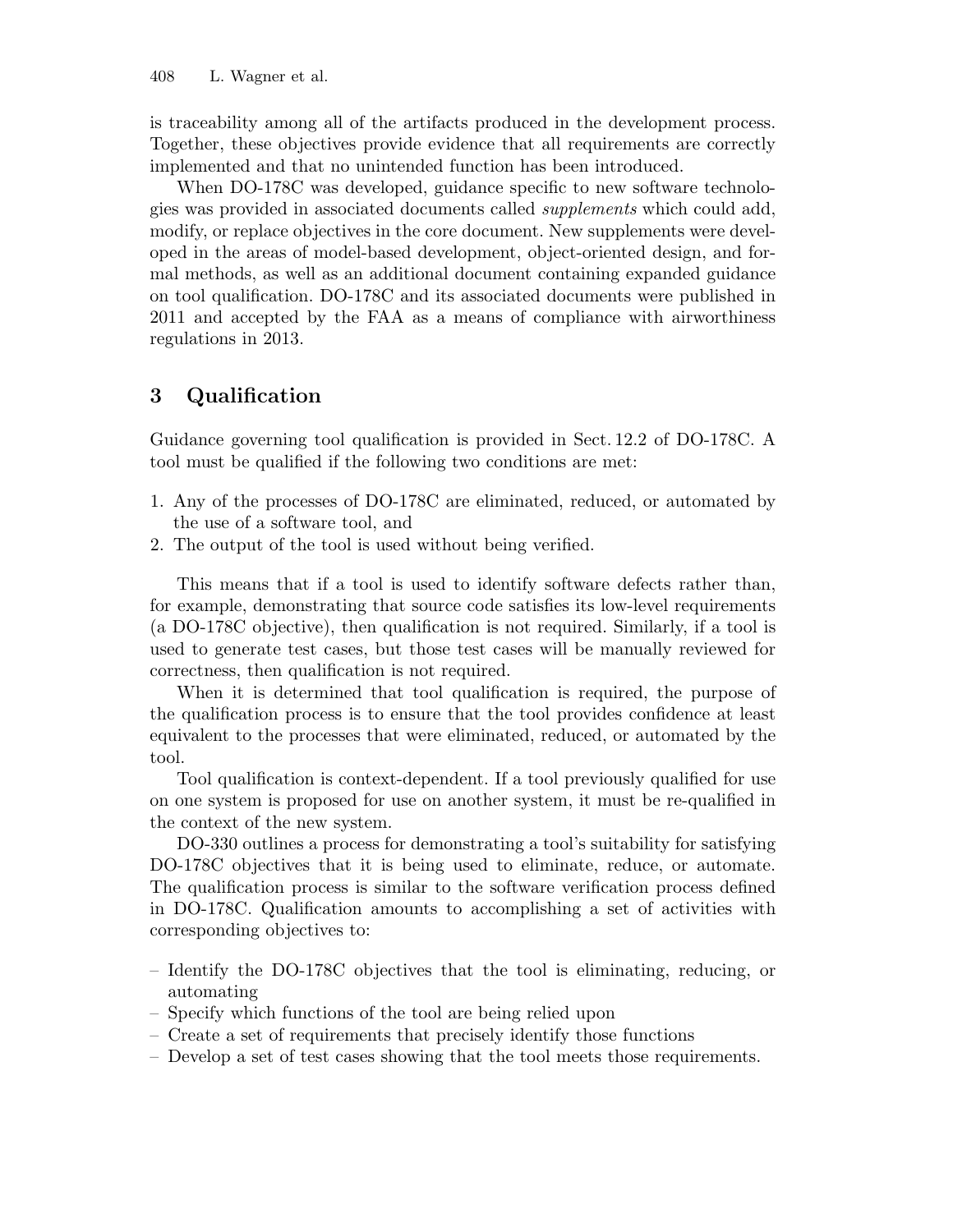#### 3.1 Tool Qualification Level

As in the certification process itself, there are varying levels of rigor associated with tool qualification. The Tool Qualification Level (TQL) is similar to the software level in DO-178C and defines the level of rigor required by the qualification process. TQL-1 is the most rigorous, while TQL-5 is the least rigorous.

The required TQL is determined by identifying the tool's impact on the software development process. The impact is characterized by determining the impact of a error in the tool. DO-178C provides three criteria to characterize the impact of an error in the tool:

Criterion 1. A tool whose output is part of the airborne software and thus could insert an error.

Criterion 2. A tool that automates verification processes and thus could fail to detect an error, and whose output is used to justify the elimination or reduction of:

- Verification processes other than those automated by the tool, or
- Development processes that could have an impact on the airborne software.

Criterion 3. A tool that, within the scope of its intended use, could fail to detect an error.

A code generator in a model-based development process is an example of a Criterion 1 tool. We expect that most formal methods tools will be used as part of the software verification process and will, therefore, fall into Criteria 2 or 3. That is, they will not be used to generate airborne software, but will be used to verify that the airborne software is correct.

The distinction between Criteria 2 and 3 depends on exactly which processes the tool is eliminating, reducing, or automating. For example, if an abstract interpretation tool determines that division-by-zero cannot occur and this is used to satisfy DO-178C objectives related to the accuracy and consistency of the source code (Objective A-5.6), then the tool is Criterion 3. However, if those results are also used to justify elimination of robustness testing related to division-by-zero in the object code (Objectives A-6.2 and A-6.4), then the tool becomes a Criterion 2 tool. An unofficial rule of thumb is that when a tool addresses objectives from multiple tables of DO-178C (corresponding to different development phases), it is likely a Criterion 2 tool.

The required TQL is determined by the combination of its impact and the DO-178C software level to which the tool is being applied, as shown in Table 1.

In summary, formal methods tools used to satisfy verification process objectives of DO-178C will usually need to be qualified at TQL-5. TQL-4 qualification would only be required if the tool is determined to fall into Criterion 2 and it is being used in the verification of Level A or B software.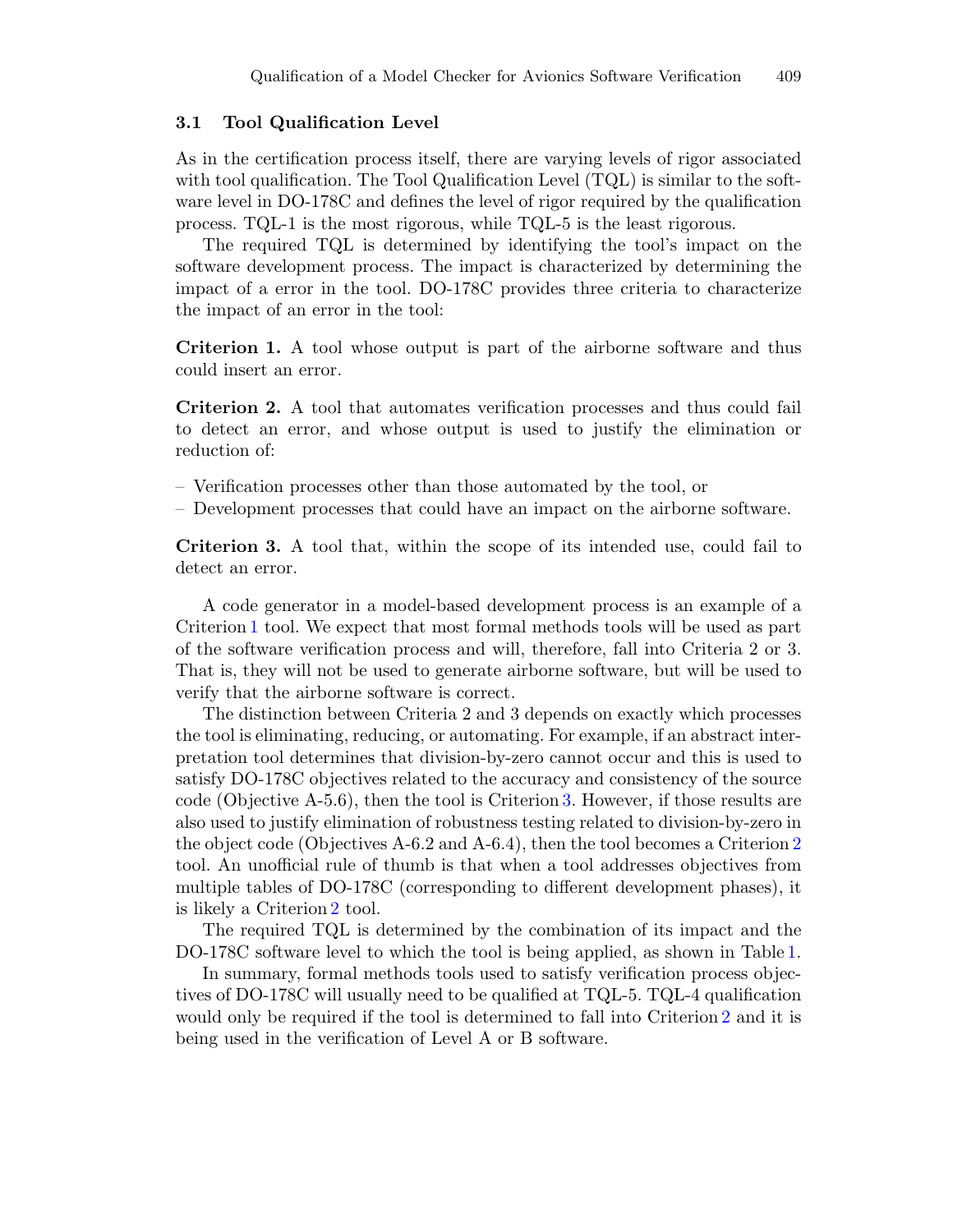| Software level   Criterion |  |                         |   |
|----------------------------|--|-------------------------|---|
|                            |  | $\mathcal{D}$           | 3 |
| A                          |  | $TQL-1$ $TQL-4$ $TQL-5$ |   |
| B                          |  | $TQL-2$ $TQL-4$ $TQL-5$ |   |
| $\mathcal{C}$              |  | $TQL-3   TQL-5   TQL-5$ |   |
|                            |  | $TQL-4$ $TQL-5$ $TQL-5$ |   |

Table 1. Determination of tool qualification level.

#### 3.2 DO-330 and Tool Qualification Objectives

Once the TQL is determined, the required tool qualification objectives are defined by DO-330. Like DO-178C, these objectives are summarized in a collection of tables. Table 2 shows the number of objectives to be satisfied in each area for TQL-4 and TQL-5. Note that objectives for a particular TQL are cumulative, so that the TQL-5 objectives are a subset of the TQL-4 objectives.

Table 2. DO-330 tool qualification objectives.

| DO-330 Qualification Objectives                              |                |                |
|--------------------------------------------------------------|----------------|----------------|
| T-0: Tool Operational Processes                              |                | 6              |
| T-1: Tool Planning Processes                                 | $\overline{2}$ |                |
| T-2: Tool Development Processes                              |                |                |
| T-3: Verification of Outputs of Tool Requirements Process    |                |                |
| T-4: Verification of Outputs of Tool Design Process          |                |                |
| T-5: Verification of Outputs of Tool Coding & Integ. Process |                |                |
| T-6: Testing of Output of Integration Process                |                |                |
| T-7: Verification of Outputs of Tool Testing                 |                |                |
| T-8: Tool Configuration Management                           | 5              | $\overline{2}$ |
| T-9: Tool Quality Assurance Process                          |                | $\overline{2}$ |
| T-10: Tool Qualification Liaison Process                     |                |                |
| Total number of objectives                                   |                | 14             |

Table 2 highlights an important distinction between the qualification objectives. The gray rows (qualification objective tables T-1 through T-7) are objectives related to the development processes of the tool itself. The other rows (T-0 and T-8 through T-10) are objectives related only to the use of the tool. Thus there is a clear distinction between the tool developer context and the tool user context. Furthermore, TQL-5 qualification only requires objectives from the tool user context. This means that TQL-5 qualification is significantly simpler than TQL-4 because it does not require information about how the tool was developed. If a tool was built by a third party, TQL-4 qualification may be difficult to achieve. In particular, since many formal methods tools arise from academic research activities, the artifacts required for TQL-4 qualification may not be available.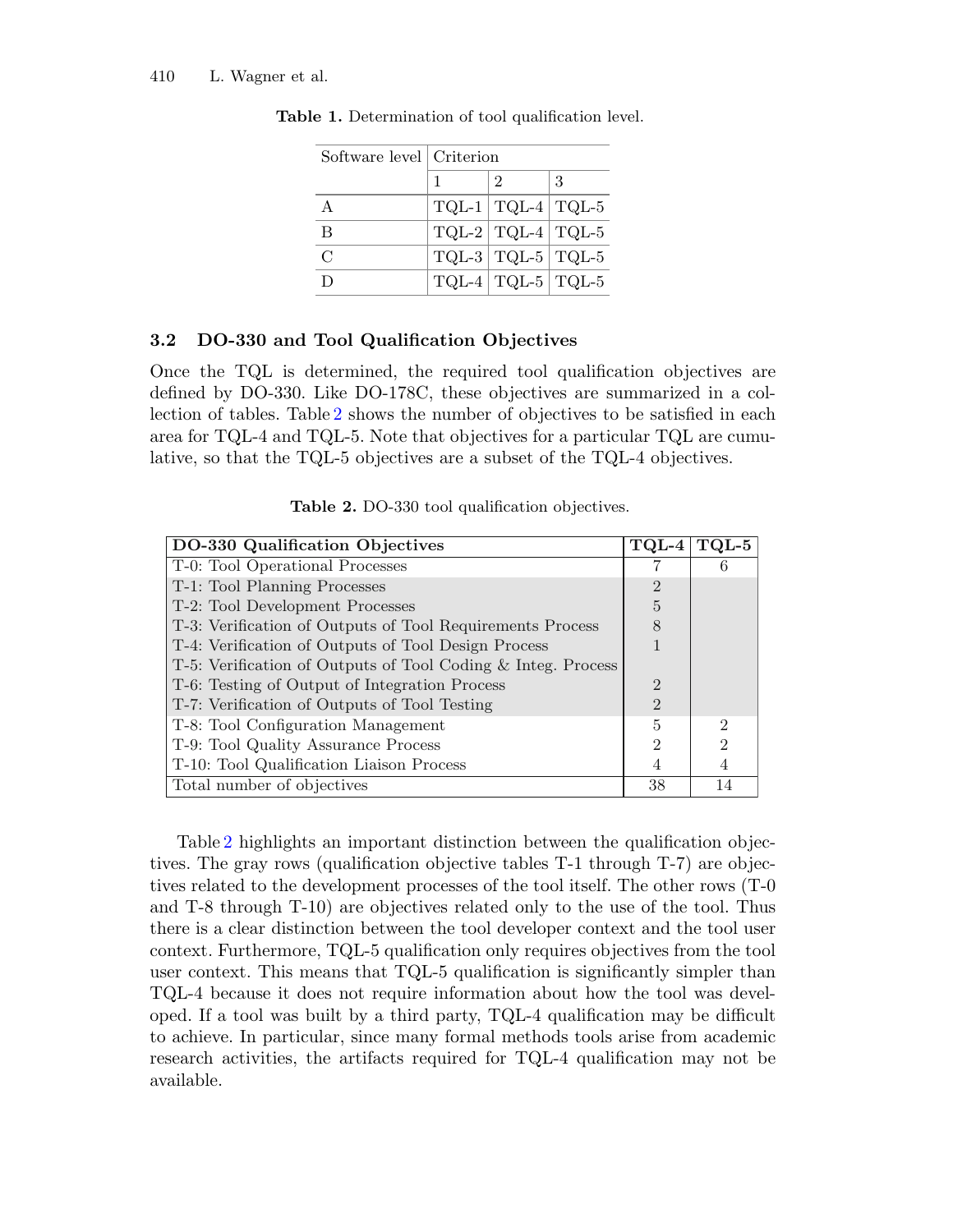Another interesting point is that tool qualification is always performed in the context of a particular aircraft development effort. This means that certain tool functions may not be utilized or addressed in a qualification. For example, qualification of a model checker may only need to cover variables of primitive data types while ignoring composite types such as arrays, records, and tuple types, if those are not relevant for the given application.

Once the proper TQL is determined and the objectives have been identified, qualification is simply a matter of demonstrating that each objective is satisfied. For a TQL-5 qualification, the bulk of this effort is associated with DO-330 Table T-0, Tool Operational Processes, and involves defining and verifying Tool Operational Requirements which describe tool capabilities necessary to satisfy the claimed certification objectives.

### 4 Case Study: Kind 2 Model Checker

The first case study describes the activities and artifacts necessary to complete a TQL-5 qualification of the Kind 2 model checker based on the guidance in DO-330. Our goal is to provide a concrete example that illustrates the qualification process for a typical formal methods tool and could be used as a pattern by others. We also identify challenges or lessons learned in the process. The qualification package is available as part of the NASA final report for the project.

Kind 2 [14] is an open-source, multi-engine, SMT-based automatic model checker for safety properties of programs written in the synchronous dataflow language Lustre [15]. It takes as input a Lustre file annotated with properties to be proved, and outputs for each property either a confirmation or a counterexample, a sequence of inputs that falsifies the property.

This case study is based on earlier work [5] in which various formal methods were used to satisfy DO-178C and DO-333 objectives for verification of a representative Flight Guidance System (FGS). In one of the examples, the Kind 2 model checker was used to verify that a model of the FGS mode logic satisfies its high-level requirements. This qualification case study extends that work by performing the activities needed to qualify Kind 2 for accomplishing the certification objectives described in the earlier work.

In this example, the mode logic was expressed as a state machine model in Simulink Stateflow, and serves as low-level requirements for the source code that will be generated from it. A Rockwell Collins tool was used to translate this model into Lustre for analysis by the Kind 2 model checker. Textual high-level requirements for the model logic were manually translated to Lustre and merged with the mode logic Lustre model. The overall tool chain is shown in Fig. 2. This case study is limited to qualification of the model checker and ignores (for now) the model translation tools.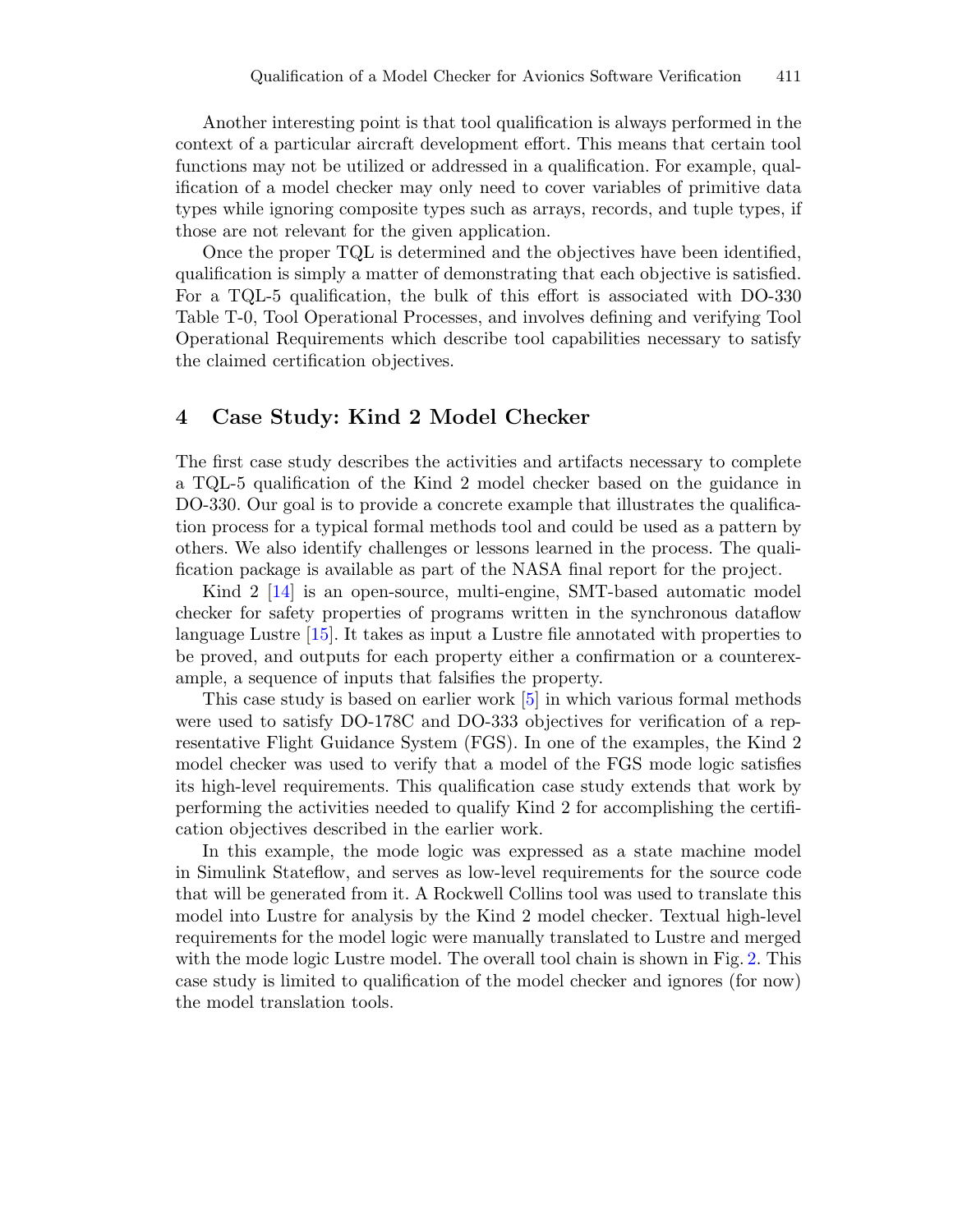

Fig. 2. Verification using qualified Kind 2 model checker.

### 4.1 Need for Tool Qualification

In this case study Kind 2 is being used to automate processes that satisfy the objectives of Verification of Outputs of Software Design Process (DO-178C Table A-4). This includes, for example:

- **A-4.1** Low-level requirements comply with high-level requirements.
- A-4.2 Low-level requirements are accurate and consistent.
- $-$  **A-4.7** Algorithms are accurate.

Furthermore, the outputs of Kind 2 will not be independently verified. This establishes the need for qualification.

The required TQL is established by determining the impact of Kind 2 on the software development process. In this context the tool:

- Cannot insert an error into the airborne software.
- Could fail to detect an error in the airborne software.
- Is not used to justify the elimination or reduction of other verification processes or development processes that could have an impact on the airborne software.

Therefore, Criterion 3 applies so Kind 2 should be qualified to TQL-5.

## 4.2 Tool Qualification Objectives

The work performed to satisfy TQL-5 qualification objectives is summarized below:

T-0.1. Tool qualification need is established. (Rationale for tool qualification and determination of the required TQL is described in Sect. 4.1.)

T-0.2. Tool Operational Requirements are defined. Definition of the Tool Operational Requirements (TOR) and their verification in objective T-0.5 are the key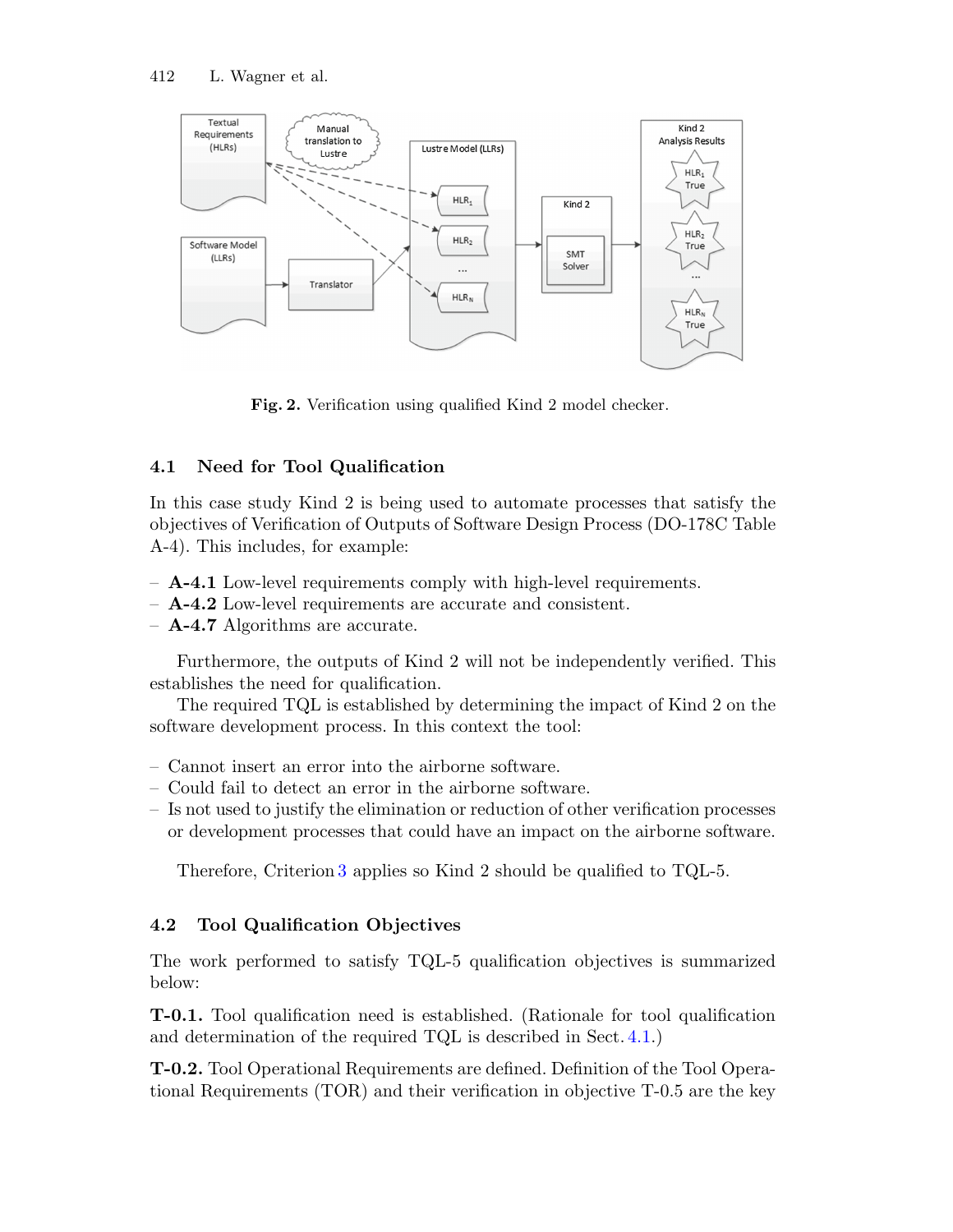qualification activities. The Tool Operational Requirements identify how the tool is to be used within the software life cycle process. This objective requires the identification of the tool usage context, tool interfaces, the tool operational environment, tool inputs and outputs, tool operational requirements, and the operational use of the tool. The focus here is on the tool performance from the perspective of the tool user and what capabilities the tool provides in the software development process.

We have specified 111 TORs that must be verified for Kind 2. These requirements cover:

- The features of the Lustre language used by Kind 2 in this context
- Input validation features
- Properties that must be correctly analyzed as true or false.

Since the requirements will be verified by testing performed on Kind 2, they cover a finite subset of the Lustre grammar. Conservative bounds on the length of inputs are established and validated.

T-0.3. Tool Executable Object Code is installed in the tool operational environment. Identification of the specific versions of the tool and its dependencies, instructions of how to install the tool, and a record of actually installing the tool are required to meet this objective. Qualification was based on Kind 2 version 1.0.1 and the Z3 SMT solver [16] (version 4.4.2).

T-0.5. Tool operation complies with the Tool Operational Requirements. This objective demonstrates that the tool complies with its TORs. This objective is covered in three parts. First, the review and analysis procedures used to verify the TORs are defined. Secondly, we identify a set of tests, referred to as the Tool Operational Test Cases and Procedures, that when executed, demonstrate that Kind 2 meets its TORs. Finally, the results of actually executing the test procedures within the Tool Operational Environment must be collected.

T-0.6. Tool Operational Requirements are sufficient and correct. This objective is satisfied by ensuring that the TORs adequately address the tool usage context, the tool operational environment, the input accepted by the tool, the output produced by the tool, required tool functions, applicable tool user information, and the performance requirements for the tool.

T-0.7. Software life cycle process needs are met by the tool. This objective is satisfied by the review, analysis, and testing results used to satisfy the TORs.

Other Objectives (T-8, T-9, T-10). Tool configuration management, quality assurance, and qualification liaison process. Most of the data required by these objectives are highly dependent on the context and the processes of the applicant organization and can only be meaningfully defined for an actual software development and tool qualification effort.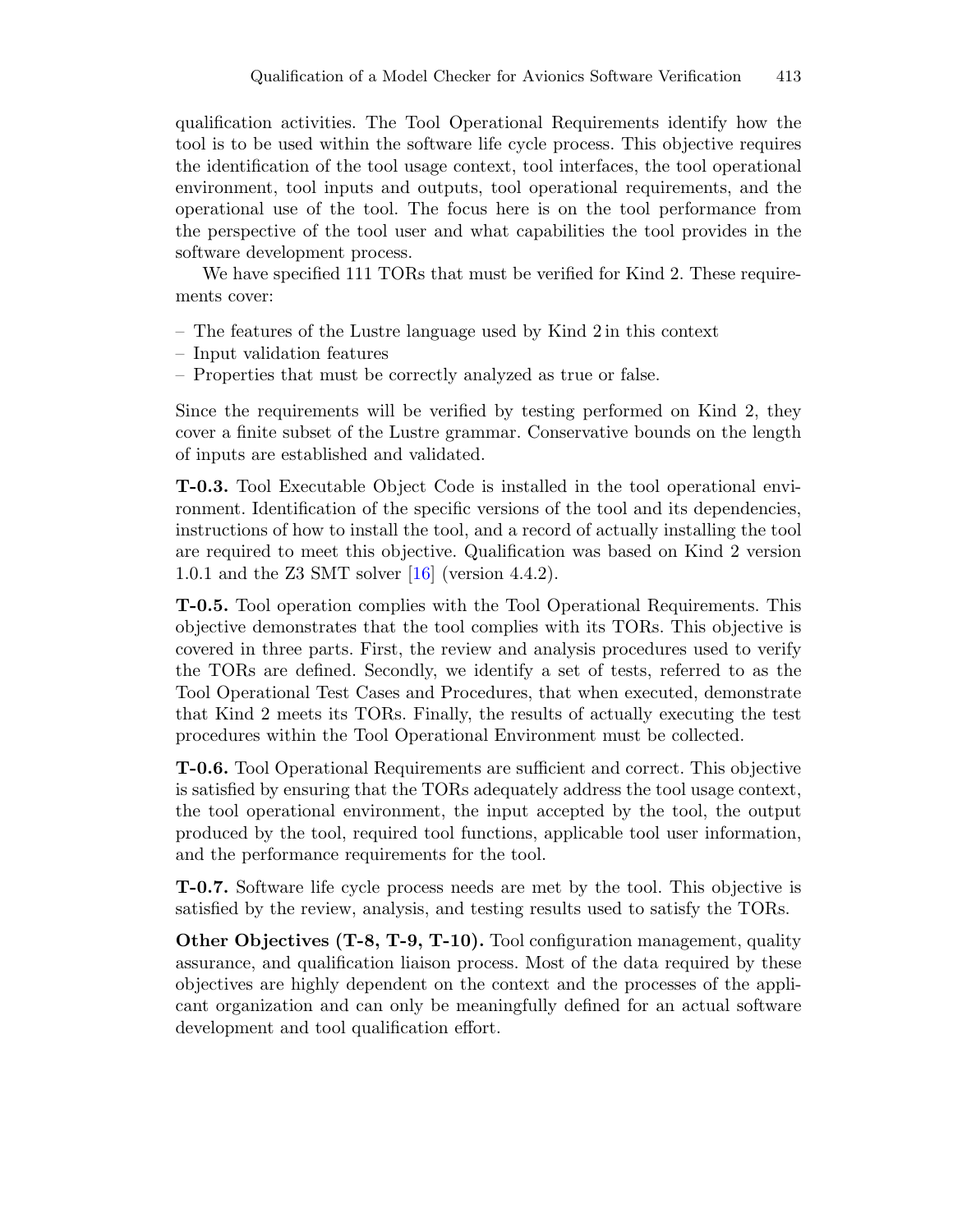### 4.3 Results

The purpose of this qualification package was to provide a complete case study containing a detailed set of tool operational requirements and test procedures. It is anticipated that this qualification package contains all of the necessary information such that it could be used within an avionics certification effort. No barriers were found that would prevent qualification of Kind 2.

One interesting result from the Tool Qualification Liason process is T-10.4 Impact of Known Problems on TORs. During verification of the TORs, some errors were identified. These have either been corrected or will be corrected in the near future. However, such errors do not preclude use of the tool in certification activities, as long as the impact and functional limitations on tool use are identified.

The qualification package and results were reviewed by certification experts at Rockwell Collins and determined to meet the requirements of DO-330. Successfully using it would require an applicant to provide detailed information to support the tool qualification objectives from Table T-8, T-9, and T-10, which are specific to an organization's configuration management, quality assurance, and certification practices respectively. We expect that it could be used as the starting point for tool qualification in an actual avionics software development effort or as a pattern for qualification of another tool.

# 5 Case Study: Proof-Generating Model Checker

The second qualification case study is based on a proof-generating version of the Kind 2 model checker that is supported by a separate proof checker [14]. In this approach, the proof checker verifies the output of the model checker. This removes the need to qualify a complex tool (the model checker) and instead requires qualification of a much simpler one (the proof checker). By reducing the trusted core to the proof checker, we may be able to reduce the qualification effort required and enhance the overall assurance.

This case study is based on the same software development context as the first, and involves using the model checker to satisfy the same certification objectives for verifying the FGS mode logic. The qualification package developed for the proof checker tool is available as part of the project final report.

### 5.1 Development of a Proof-Generating Version of Kind 2

For this effort we have used the SMT solver CVC4 [17] with Kind 2. CVC4 is a solver for first-order propositional logic modulo a set of background theories such as integer or real linear arithmetic. Our work relies heavily on the proof production capabilities of CVC4. A unique aspect of CVC4 proofs is that they are fine grained. This means they are very detailed and checking them is only a matter of carefully following and replaying the steps in the proof certificate. In contrast, proofs produced by other solvers require the final proof checker to perform substantial reasoning to reconstruct missing steps.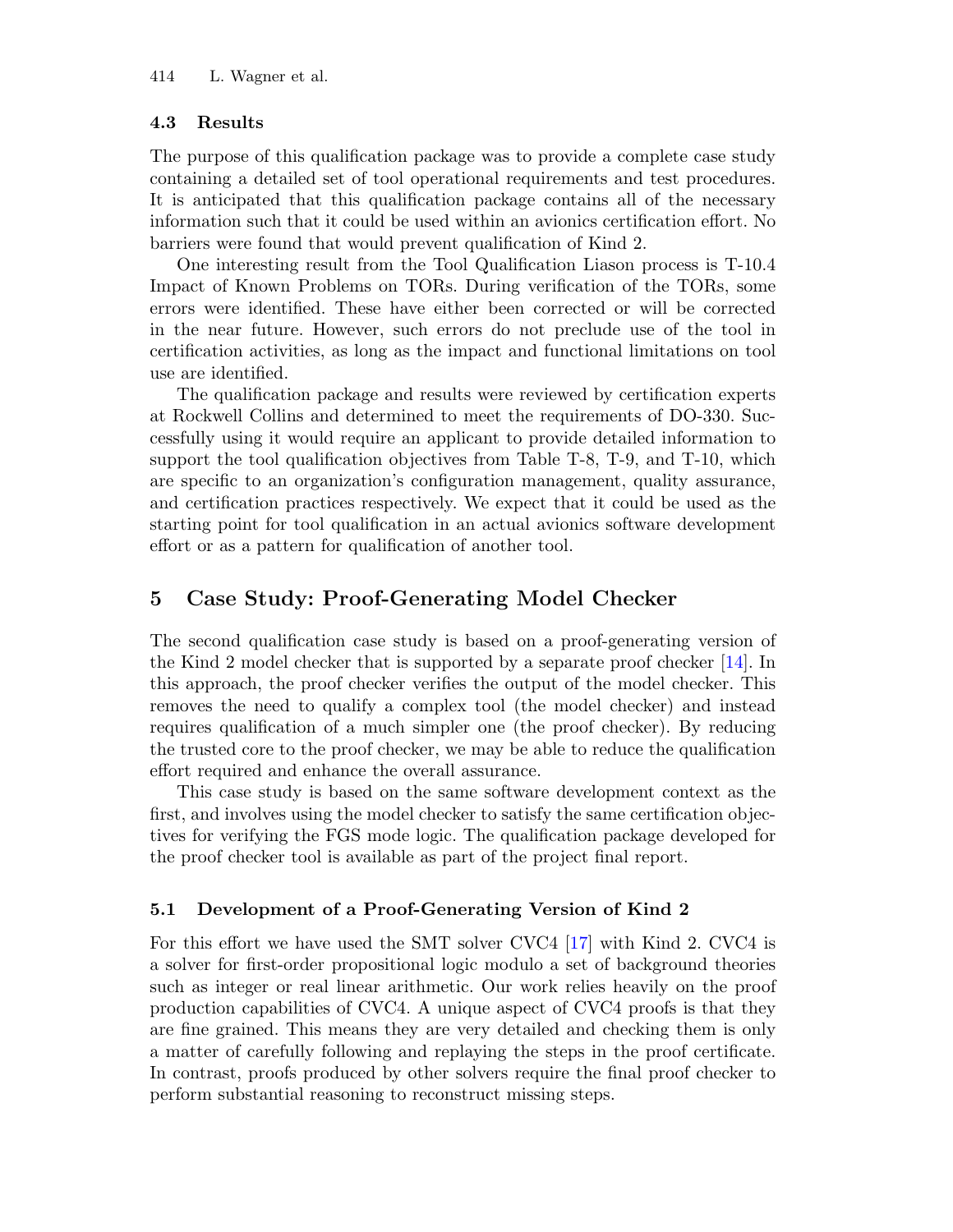

Fig. 3. Verification using Kind 2 and a qualified proof checker.

The proof checker which was qualified in this case study, named Check-It, is an instantiation of the Logical Framework with Side Conditions (LFSC) proof checker [18]. The resulting tool architecture is shown in Fig. 3, which includes both the unqualified Kind 2 model checker and the qualified Check-it proof checker.

Kind 2 is used to generate two separate proof certificates:

- A proof certificate (PC) for safety properties of the transition system corresponding to Lustre model being verified.
- A front-end certificate (FEC) that provides evidence that two independent tools have accepted the same Lustre input model and produced the same first order logic (FOL) internal representation.

The PC summarizes the work of the different analysis engines used in Kind 2. This includes bounded model checking (BMC), *k*-induction, IC3, as well as additional invariant generation strategies. In practice it takes the form of a *k*inductive strengthening of the properties.

This intermediate certificate is checked by CVC4, from which we extract proofs to reconstruct safety arguments using the rules of *k*-induction. Proofs are produced in the language of LFSC.

To make the whole process efficient and scalable, certificates are first minimized before being checked. An iterative process takes care of this phase by efficiently lowering the bound *k* and removing any superfluous information contained within the certificate.

The FEC is necessary to ensure that the proof in the PC is actually about the input model provided. Without this step, it is possible that the (unqualified) model checker could produce a valid PC that is unrelated to the input model. The FEC is generated in the form of observational equivalence between two internal representations generated by independently developed front ends. In our case, the two front ends are Kind 2 itself and JKind, a Lustre model checker inspired by Kind but independently developed by Rockwell Collins [19]. Observational equivalence between the two FOL representations is recast as an invariant property. Checking that property yields a second proof certificate from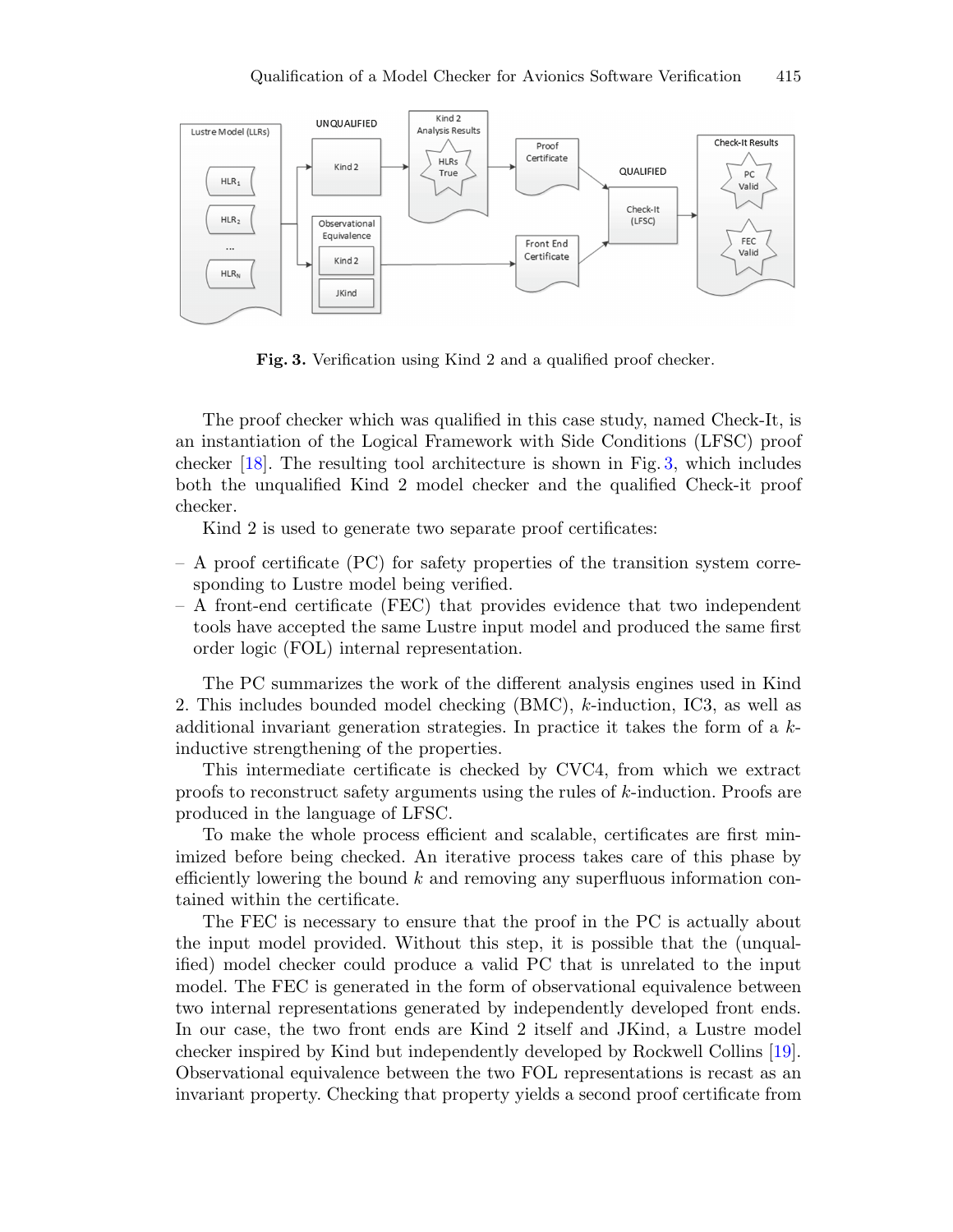which a global notion of safety can be derived and incorporated in the LFSC proof.

The trusted core of this approach consists of:

- The LFSC checker (5300 lines of C++ code).
- The LFSC signatures comprising the overall proof system in LFSC, for a total of 444 lines of LFSC code.
- The assumption that Kind 2 and JKind do not have identical defects that could escape the observational equivalence check. We consider this reasonable since the tools were produced by different development teams using different programming languages.

#### 5.2 Qualification of Check-It

The approach of using a qualified tool to check the results of an unqualified tool is not unprecedented. FAQ D.7 of DO-330 provides guidance for exactly this "two tool" approach. Recall that qualification of a tool is necessary when it is used to eliminate, reduce, or automate DO-178C processes and when the outputs of the tool are not verified. Kind 2 and Check-It are used to satisfy the same objectives for the FGS mode logic as described in Sect. 4. The outputs of the Kind 2 analysis, a set of proof certificates, are verified using the Check-It proof checking tool. According to the guidance in DO-330 FAQ D.7, this process is acceptable if the Check-It tool is qualified.

Determination of required TQL is the same as in Sect. 4. Check-it is used only to verify proof certificates produced by Kind 2 and so it is a Criterion 3 tool. Therefore, Check-It must be qualified at TQL-5.

The qualification objectives for Check-It were the same as for Kind 2, so we only address the differences here. Since Check-It is simpler than Kind 2, defining its TORs was comparatively straightforward. Inputs to the tool are proof certificates (PC and FEC) that are composed of proof rules defined in six signature files. We have specified 82 TORs that must be verified for Check-It.

Objectives for verification of tool operation were accomplished by a combination of peer review and testing. Test cases cover presence and validity of certificates, compatibility with certificates produced by Kind 2, performance requirements, and proof rule acceptance. Peer review of the proof rules in the signatures files used by Check-It was conducted to identify any potential trust issues. Results from this review were used to identify additional test cases (for example, to preclude the acceptance of unsound rules).

DO-330, FAQ D.7 provides additional information on the use of a qualified tool (Check-It) to check the results of an unqualified tool (Kind 2). This FAQ identifies factors that should be considered to prevent the possibility of errors in both the unqualified tool and the qualified tool. The primary concern is to identify the interaction between tools in the case of various failures in the unqualified tool (for example, if Kind 2 fails to produce a PC or a FEC, or if either is found to be incorrect by Check-It).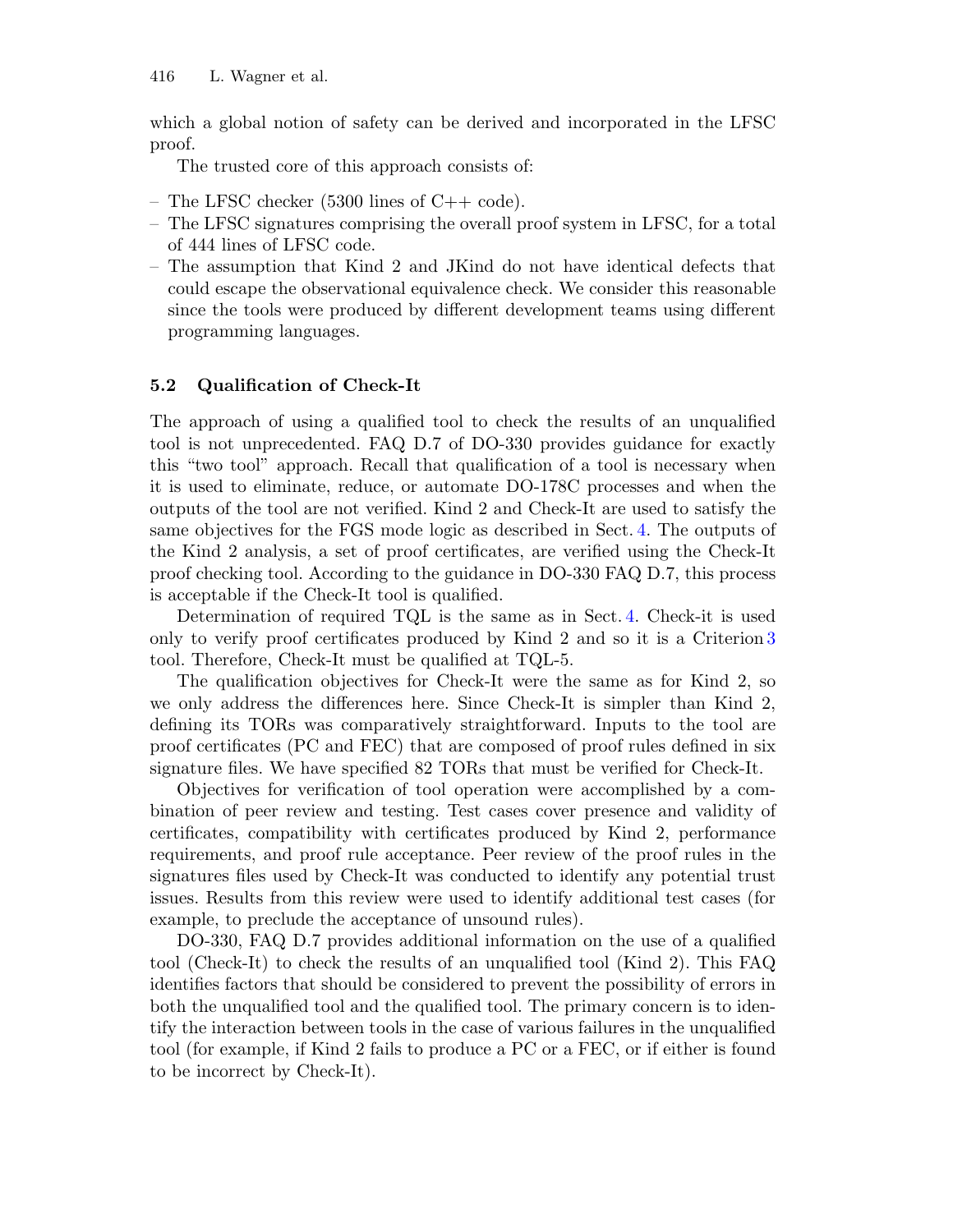The FAQ also identifies four additional concerns that apply in this situation, and which have been addressed in the qualficiation package:

- Coverage of verification objectives for the unqualified tool's output
- Operating conditions of the qualified tool
- Common cause avoidance
- Protection between tools

#### 5.3 Results

To summarize, we found nothing about the "two tool" proof-checking approach that would prevent successful tool qualification. Checking the PC validates the Kind 2 analysis and checking the FEC provides an argument that the emitted PC corresponds to the original Lustre file. If Kind 2 produces incorrect, malformed, or missing certificates Check-It highlights the error. The tools use dissimilar technical approaches, one performing model checking and the other proof checking, minimizing the chance for any common cause failure. The TORs for Check-It were much simpler to define and verify than for Kind 2. However, the proof checking approach was more challenging to explain to certification experts and, consequently, would be inherently riskier to implement. We estimate the overall effort of this approach to be about 75% of the effort required to qualify Kind 2 itself. An added benefit, however, is that the qualified proof checker could be reused with future improved versions of Kind 2 (provided the proof format remains the same), or even with other model checkers which would produce certificates in the same format.

### 6 Conclusions

In this paper we have explored the qualification of formal methods tools within the context of avionics certification. This effort produced useful examples and artifacts for two qualification case studies, and also provided insight into the qualification process for formal methods tools that should be useful to software developers, tool developers, tool users, and certification experts. Combined with the prior work on Formal Methods Case Studies for DO-333, it provides a comprehensive set of case studies for using and qualifying formal method tools for avionics software development.

The work reveals that qualification at TQL-5 can be a straightforward task. The guidance of DO-330 does not require any activities that are especially difficult or costly for qualification of a model checker. However, the guidance does suggest that tools from the research community may be difficult to qualify at TQL-4 due to the requirements for tool development artifacts including tool requirements, test cases, tool design, and architectural descriptions. Formal methods tool developers who desire to have their tools used in the avionics industry should keep this in mind.

In addition, this work highlights the need for good software engineering practices for formal methods tools used in certification. The relatively high complexity of internal translations, optimizations, and analysis algorithms increases the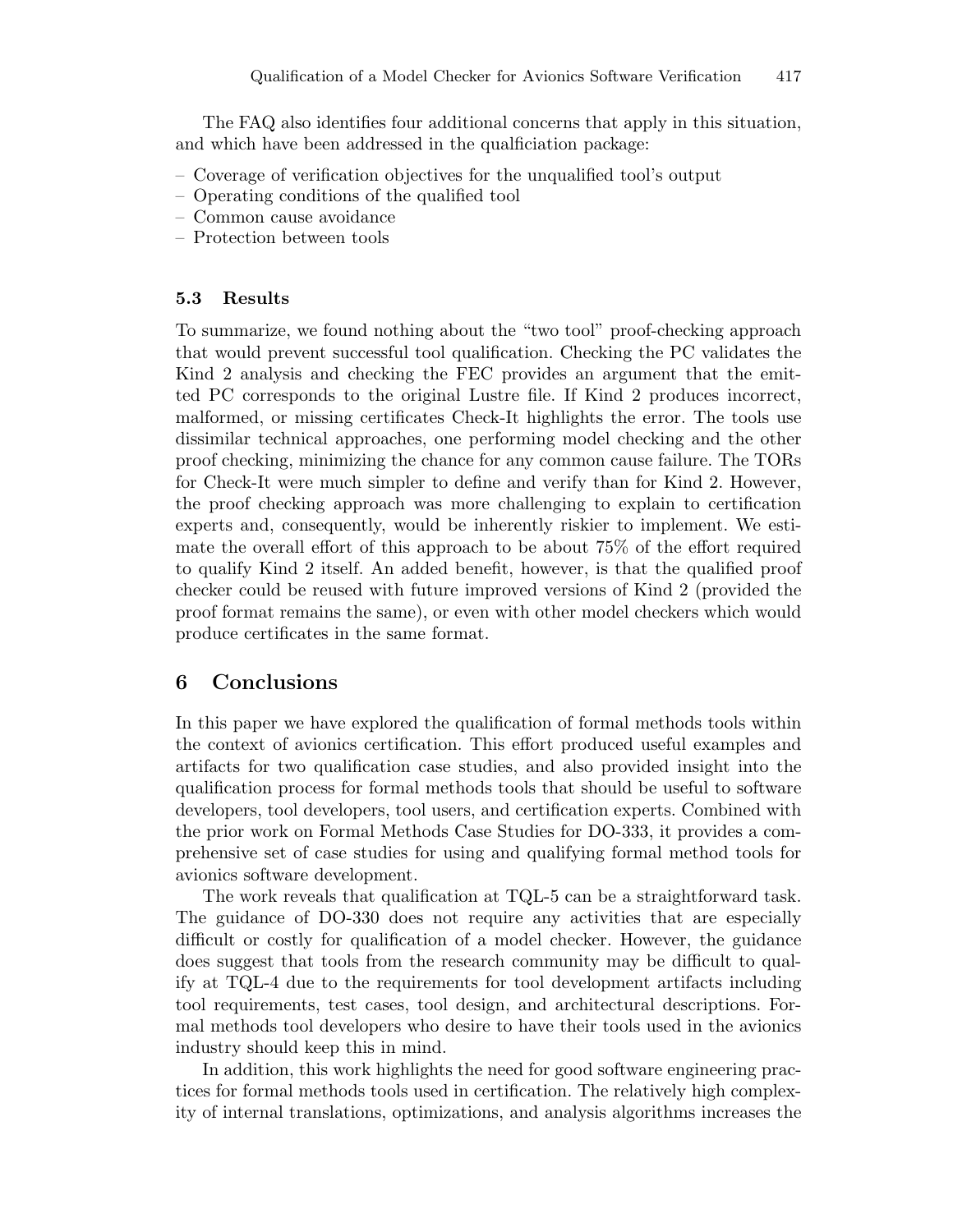likelihood that defects will be identified. Bug tracking facilities are absolutely essential for users to understand a tool's limitations.

Lastly, we developed a proof-generating enhancement of the Kind 2 model checker, and explored the impact of this capability on tool qualification. We produced qualification packages for both Kind 2 and for the proof checker for certificates generated by Kind 2. We determined that the "two tool" proof checker approach was viable from a qualification standpoint and provides increased assurance. However, it was not dramatically easier or less costly to qualify and was definitely more difficult to explain and justify to certification experts.

Based purely on cost and perceived risk, we expect that TQL-5 qualfication of a model checker would be the approach preferred by most avionics software developers. The qualified proof checker approach provides significant advantages in terms of greater assurance and modularity, which may be attractive for developers interested in "future-proofing" their verification process. By keeping the model checker separate and free from the need for qualification, improved features and functionality can be more easily incorporated without impacting the qualified (and therefore less flexible) proof checker.

Acknowledgments. This work was funded by NASA contract NNL14AA06C.

### References

- 1. RTCA DO-178C: Software considerations in airborne systems and equipment certification, Washington, DC (2011)
- 2. Woodcock, J., Larsen, P.G., Bicarregui, J., Fitzgerald, J.S.: Formal methods: practice and experience. ACM Comput. Surv. 41, 19 (2009)
- 3. RTCA DO-333: Formal methods supplement to DO-178C and DO-278A, Washington, DC (2011)
- 4. RTCA DO-330: Software tool qualification considerations, Washington, DC (2011)
- 5. Cofer, D., Miller, S.: DO-333 certification case studies. In: Badger, J.M., Rozier, K.Y. (eds.) NFM 2014. LNCS, vol. 8430, pp. 1–15. Springer, Cham (2014). doi:10. 1007/978-3-319-06200-6 1
- 6. Cofer, D., Klein, G., Slind, K., Wiels, V.: Qualification of formal methods tools (Dagstuhl seminar 15182). Dagstuhl Rep. 5, 142–159 (2015)
- 7. OCamlPro: Alt-ergo (2013). https://alt-ergo.ocamlpro.com/
- 8. AdaCore: SPARK Pro (2014). http://www.adacore.com/sparkpro/
- 9. Leroy, X.: A formally verified compiler back-end. J. Autom. Reason. 43, 363–446 (2009)
- 10. Camus, J.L., DeWalt, M.P., Pothon, F., Ladier, G., Boulanger, J.L., Blanquart, J.P., Quere, P., Ricque, B., Gassino, J.: Tool qualification in multiple domains: status and perspectives. In: Embedded Real Time Software and Systems, Toulouse, France, 5–7 February, vol. 7991. Springer (2014)
- 11. Miller, S.P., Whalen, M.W., Cofer, D.D.: Software model checking takes off. Commun. ACM 53, 58-64 (2010)
- 12. Champion, A., Mebsout, A., Sticksel, C., Tinelli, C.: The Kind 2 model checker. In: Chaudhuri, S., Farzan, A. (eds.) CAV 2016. LNCS, vol. 9780, pp. 510–517. Springer, Cham (2016). doi:10.1007/978-3-319-41540-6 29